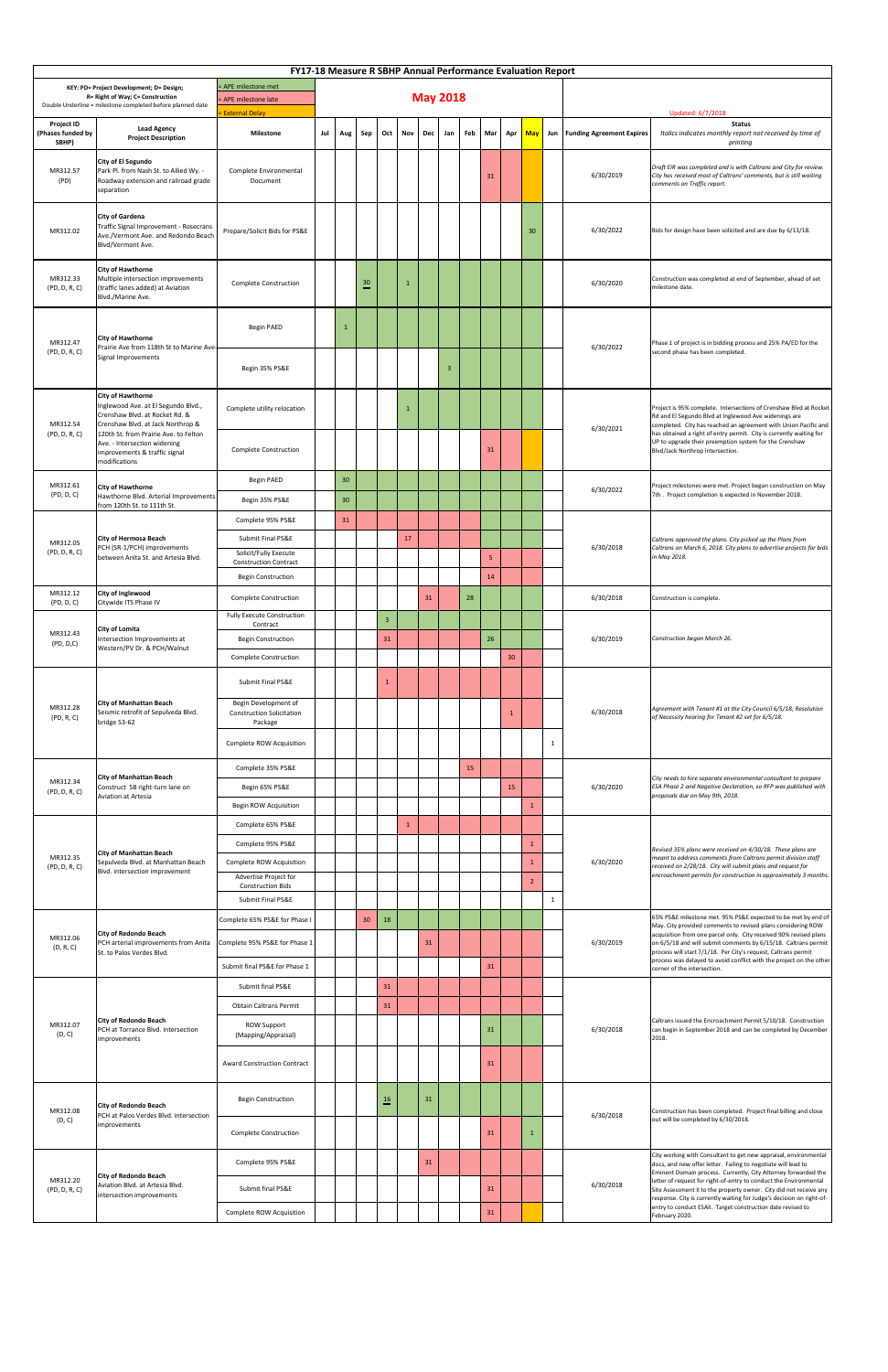|                                                 | <b>FY17-18 Measure R SBHP Annual Performance Evaluation Report</b>                                                                                                                                                      |                                                                 |     |                    |                    |     |     |            |                 |    |         |    |  |              |                                             |                                                                                                                                                                                                                                                                                                                                                   |
|-------------------------------------------------|-------------------------------------------------------------------------------------------------------------------------------------------------------------------------------------------------------------------------|-----------------------------------------------------------------|-----|--------------------|--------------------|-----|-----|------------|-----------------|----|---------|----|--|--------------|---------------------------------------------|---------------------------------------------------------------------------------------------------------------------------------------------------------------------------------------------------------------------------------------------------------------------------------------------------------------------------------------------------|
|                                                 | KEY: PD= Project Development; D= Design;<br>R= Right of Way; C= Construction<br>Double Underline = milestone completed before planned date                                                                              | = APE milestone met<br>- APE milestone late<br>= External Delay |     |                    |                    |     |     |            | <b>May 2018</b> |    |         |    |  |              | Updated: 6/7/2018                           |                                                                                                                                                                                                                                                                                                                                                   |
| <b>Project ID</b><br>(Phases funded by<br>SBHP) | <b>Lead Agency</b><br><b>Project Description</b>                                                                                                                                                                        | <b>Milestone</b>                                                | Jul | Aug                | Sep                | Oct | Nov | <b>Dec</b> | Jan             |    | Feb Mar |    |  |              | Apr   May   Jun   Funding Agreement Expires | <b>Status</b><br>Italics indicates monthly report not received by time of<br>printing                                                                                                                                                                                                                                                             |
| MR312.42<br>(PD, D, R, C)                       | <b>City of Redondo Beach</b><br>Construction of SB right-turn lane at<br>Inglewood Ave. and Manhattan Beach<br>Blvd.                                                                                                    | Complete 35% PS&E                                               |     |                    |                    |     |     | 31         |                 |    |         |    |  |              | 6/30/2020                                   | Milestone met. Consultant completed the final option plan,<br>preliminary design, and exhibits and forwarded to the City. City<br>will go to Council and start ROW negotiation with the property<br>owner of all three parcels. City met with MWD and WBMWD to<br>discuss relocating their utilities. City met with property owner on<br>May 7th. |
|                                                 |                                                                                                                                                                                                                         | Complete 95% PS&E                                               |     |                    |                    |     |     |            |                 |    |         |    |  |              |                                             | Final Caltrans approval for both the Fact Sheets and Site                                                                                                                                                                                                                                                                                         |
|                                                 | <b>City of Torrance</b>                                                                                                                                                                                                 | Submit final PS&E                                               |     |                    | $\stackrel{30}{=}$ |     |     |            |                 |    |         |    |  |              |                                             | Investigation Report have been received. SCE foundation<br>construction for steel transmission pole installation is 2/3<br>complete. Council dedicated property on SW corner of                                                                                                                                                                   |
| MR312.10<br>(PD, D, R, C)                       | PCH at Hawthorne Blvd. intersection<br>improvements                                                                                                                                                                     | <b>Relocate Utilities</b>                                       |     |                    |                    |     |     |            |                 |    | 31      |    |  |              | 6/30/2019                                   | intersection for public street purposes through resolution on<br>5/15/18 giving SCE rights to install new pole at this location.<br>Caltrans Encroachment Permit comments received from Caltrans                                                                                                                                                  |
|                                                 |                                                                                                                                                                                                                         | <b>Solicit Construction Contract</b>                            |     |                    |                    |     |     |            |                 |    |         |    |  | -5           |                                             | and plans are being revised. City is also working to extend rights<br>needed for construction on private property on NE corner.                                                                                                                                                                                                                   |
| MR312.23<br>(PD, D, R, C)                       | <b>City of Torrance</b><br>Torrance Park and Ride                                                                                                                                                                       | <b>Award Construction Contract</b>                              |     |                    |                    |     |     |            |                 | 23 | 20      |    |  |              | 6/30/2019                                   | Construction contract was awarded on March 20, 2018.<br>Groundbreaking ceremony was held on May 30th, 2018.<br>Construction will begin in June.                                                                                                                                                                                                   |
|                                                 |                                                                                                                                                                                                                         | <b>Begin Construction</b>                                       |     |                    |                    |     |     |            |                 |    |         |    |  | $\mathbf{1}$ |                                             |                                                                                                                                                                                                                                                                                                                                                   |
| MR312.26<br>(PD, D, R, C)                       | <b>City of Torrance</b><br>I-405 at 182nd St. / Crenshaw Blvd.<br>operational improvements                                                                                                                              |                                                                 |     |                    |                    |     |     |            |                 |    |         |    |  |              | 6/30/2022                                   | 6th PDT meeting was held 5/1/18, which provided status update<br>on design, hazardous waste, utilities, geotechnical and structures.<br>City sent Notice of Appraisal to the Arco station owners on 5/2/18.<br>Access to property was granted 5/30/18 for the appraisal.                                                                          |
| MR312.40                                        | <b>City of Torrance</b>                                                                                                                                                                                                 | Prepare Environmental<br>Document                               |     | $\stackrel{31}{=}$ |                    |     |     | 31         |                 |    |         |    |  |              |                                             | Environmental Doc milestone met. Plan review continues. FA                                                                                                                                                                                                                                                                                        |
| (PD, D, R, C)                                   | PCH at Vista Montana/Anza Ave.<br>intersection improvement                                                                                                                                                              | Complete 95% PS&E                                               |     |                    |                    |     |     |            |                 |    |         |    |  |              | 6/30/2018                                   | amendment requested to extend timeline and revise scope of<br>work.                                                                                                                                                                                                                                                                               |
| MR312.59                                        | <b>City of Torrance</b><br><b>PCH</b> at Madison Ave. signal upgrades to                                                                                                                                                | <b>Begin Construction (Electrical)</b>                          |     |                    |                    |     |     |            |                 |    |         |    |  |              | 6/30/2020                                   | New left-turn phasing installed and operating. Project is complete<br>and Notice of Completion has been submitted. Final                                                                                                                                                                                                                          |
| (PD, D, C)                                      | provide left-turn phasing                                                                                                                                                                                               | <b>Complete Construction</b>                                    |     |                    |                    |     |     |            |                 | 28 |         | 30 |  |              |                                             | reimbursements are pending.                                                                                                                                                                                                                                                                                                                       |
| MR312.60<br>(PD, D, R, C)                       | <b>City of Torrance</b><br>Crenshaw from Del Amo to Dominguez;<br>3 Southbound turn lanes at 1) Del Amo<br>Blvd.; 2) extension of 208th St.; 3)<br>Transit Center Entrance. Signal<br>mprovements at 2 existing and new | <b>Award Construction Contract</b>                              |     |                    |                    |     |     |            |                 | 23 | 20      |    |  |              | 6/30/2021                                   | City is working with Metro on a funding agreement amendment to<br>shift approximately \$1M in funds from the Crenshaw/Del Amo<br>Blvd intersection portion to the proportion that will be<br>constructed on 208th St and Crenshaw Blvd related to the Transit<br>Site. Construction contract was awarded on March 20, 2018.                       |
|                                                 | signal at Transit Center and extension of<br>208th St.                                                                                                                                                                  | <b>Begin Construction</b>                                       |     |                    |                    |     |     |            |                 |    |         |    |  | -1           |                                             | Groundbreaking ceremony took place May 30th, 2018.<br>Construction will begin in June.                                                                                                                                                                                                                                                            |
| MR312.25                                        | <b>Caltrans</b><br>-405 at 182nd St. / Crenshaw Blvd.<br>Improvements                                                                                                                                                   | Complete 30% PS&E                                               |     |                    |                    |     |     |            | 25              |    |         |    |  |              | 6/30/2018                                   | Design and ROW amendment executed in Sept 2017. The<br>goal for the 17-18 fiscal year was to get 30% design<br>completed.                                                                                                                                                                                                                         |
| MR312.29                                        | <b>Caltrans</b><br>ITS: PCH and Parallel Arterials from I-<br>105 to I-110                                                                                                                                              | <b>Begin Construction</b>                                       |     |                    |                    |     |     |            |                 |    |         |    |  |              | 6/30/2018                                   | Project supposed to start construction and other system<br>development work underway in parallel with construction.                                                                                                                                                                                                                               |